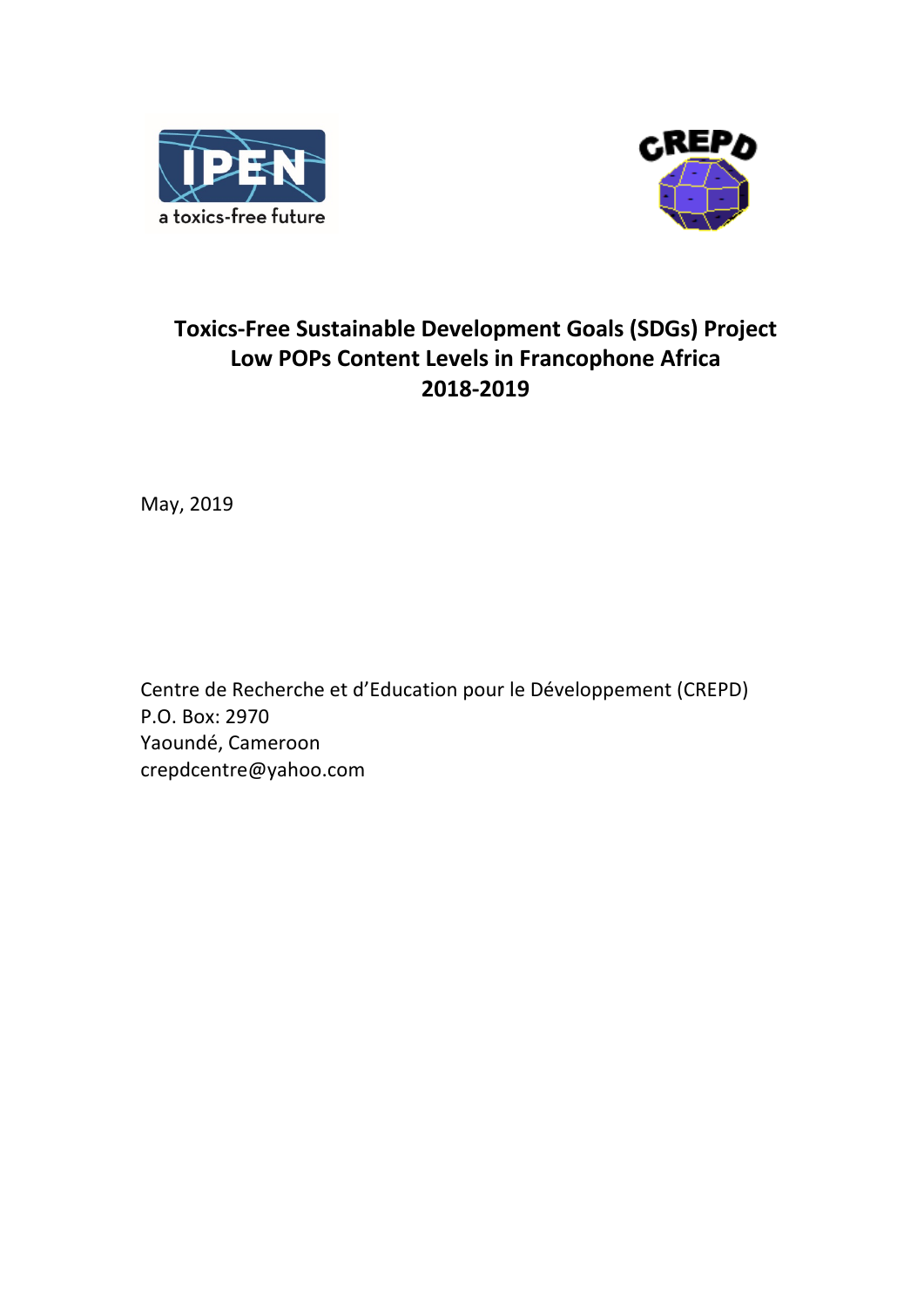#### Related Sustainable Development Goals: 3, 6, 8 & 12

#### **Introduction:**

The low limit of POPs in wastes is a topic of great relevance for Cameroon as Cameroon imports the majority of its products and articles; some of which being made from recycled plastics and other materials. Limited data on POPs in the food chain (eggs) and some daily life plastic articles - including children's toys - sampled in Cameroon revealed levels of POPs exceeding health guidelines. The sources of pollution of eggs are substandard medical waste incinerators or open burning of mixed waste at dumpsites. The POPs (brominated flame retardants) in daily life articles included in the study came from recycling contaminated plastic. With these findings, it is evident that decisions towards the sound disposal of products and articles at the end of their useful life need to be guided by a clear definition of hazardous and non-hazardous waste. **For waste consisted of, containing, or contaminated by POPs, it is essential to have common and stringent limits of the amount of allowable POPs to ensure their sound disposal within the jurisdiction where they are generated or traceability of the movements for sound disposal elsewhere**. Such stringent limits adopted at an international level will first protect Cameroon, through the Basel Convention, from being the dumping ground of POPs waste from developing countries; secondly, they will stop the recycling of POPs in waste into new products and articles whose destinations are chiefly developing countries with no capacity nor resources to deal with them. This project complemented the efforts under the ongoing projects on PCBs and obsoletes POPs pesticides elimination in Cameroon with GEF funding.

## **Project Outcome:**

The project aimed to engage the new Focal Point of the Basel Convention in Cameroon and liaise with the Focal Point of the Stockholm Convention in current discussion on Low POPs Content Levels (LPCL) and seeks their support of a health and environment protective low POPs content level in POPs waste. To achieve this aim, CREPD carried out the following activities:

- Developed a factsheet with provisional limits as they are presented in the Basel Convention general technical guidelines; the limit values supported by IPEN for the four POPs of concern (Dioxins, PBDEs, HCBD and SCCPs); and the reasons why those values are important;

- Prepared a note on the test results of PBDEs in some common consumer articles marketed in Cameroon to illustrate the effectiveness of the LPCLs challenge in Cameroon and the need of appropriate action at the international level (Basel-Rotterdam-Stockholm (BRS) COP), and used them as an argument to justify the adoption of the lowest POPs limit values at the international level;

- Organized and held three face-to-face meetings with the new National Focal Point of the Basel Convention and the Focal Point of the Stockholm Convention to orient them on the topic and sought their support;